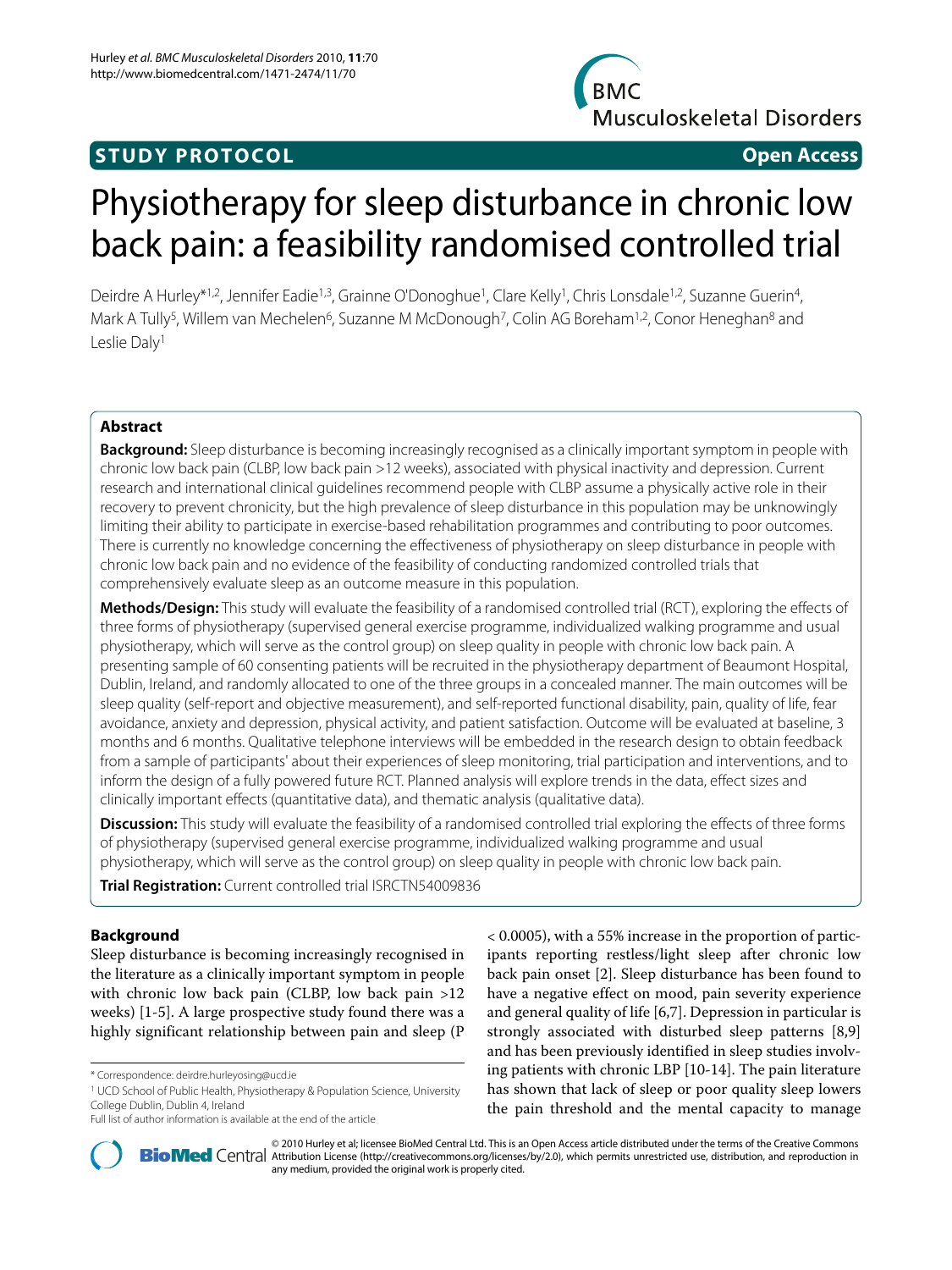pain [\[15](#page-8-9)[,16](#page-8-10)], and it has been hypothesized that better daytime pain control may lead to improved sleep quality [[17\]](#page-8-11). The current literature has identified that for certain patients' chronic pain, physical inactivity, sleep disorders and depression seem to be interdependent, and whether cause or consequence, LBP-related sleep problems should be addressed as an integral part of the management plan of each patient [\[4](#page-8-12)].

Current research and international clinical guidelines recommend people with CLBP to assume a physically active role in their recovery to prevent chronicity [[18-](#page-8-13)[23](#page-8-14)], but the high prevalence of sleep disturbance in this population may be unknowingly limiting their ability to participate in exercise-based rehabilitation programmes and contributing to poor outcomes. Internationally, physiotherapy services are frequently utilized by people with LBP, predominantly for the evidence-based approaches of advice, spinal manipulative therapy and exercise therapy [[23-](#page-8-14)[28](#page-9-0)]. However, there is currently no knowledge of the effectiveness of any physiotherapy approaches for sleep disturbance in people with chronic low back pain.

While both subjective and objective measures of sleep patterns have been widely used in sleep research in people with various sleep disorders (e.g. obstructive sleep apnoea and insomnia) for over two decades [[29,](#page-9-1)[30\]](#page-9-2), they have not been previously utilized as outcome measures in LBP clinical trials. Several valid and reliable subjective sleep questionnaires are available (e.g. Pittsburgh Sleep Quality Index [[31\]](#page-9-3), Insomnia Severity Index [[32](#page-9-4)]), and the most widely used objective sleep outcome measure for research in non-laboratory settings is actigraphy [\[30](#page-9-2)]. Recently, other novel non-contact measurement devices have been developed to measure sleep quality in the home environment [\[33](#page-9-5)[,34](#page-9-6)].

This project will evaluate the feasibility of undertaking a randomised controlled trial (RCT) that will explore the effects on subjective and objective measures of sleep quality and low back pain outcomes, of three forms of physiotherapy management of low back pain, i.e. a supervised general exercise class, usual physiotherapy, and a novel walking programme. The supervised exercise programme is based on the "Back to Fitness" class, whose effectiveness has been supported in several RCTs, reporting significant improvements in pain and disability compared to 'routine' physiotherapy [[35\]](#page-9-7) and GP management [\[36\]](#page-9-8), with comparable effects to spinal manipulative therapy [\[37\]](#page-9-9). The recent UK National Institute for Clinical Excellence guideline for persistent LBP advocates such a structured exercise programme as one of the cost effective management options for this condition [[23\]](#page-8-14). Recent literature has identified the need for research of brief/minimal contact self-activation interventions, such as walking programmes that encourage participation in physical activity for CLBP [\[22](#page-8-15)[,38](#page-9-10)]. Details

of the walking programme utilized in this feasibility trial have been reported in detail elsewhere [\[39\]](#page-9-11).

The objectives are

To determine the most efficient and effective design for a main RCT by:

• Piloting the methodological procedures

• Determining the recruitment rate and actual numbers recruited

• Determining attrition rates during the intervention and follow-up periods

• Completing a qualitative exploration of participants experience of the trial procedures, interventions, and outcomes

• Evaluating the feasibility of using equipment to measure sleep disturbance within a clinical trial setting

• Determining the prevalence of sleep disturbance in the sample

• Comparing changes in sleep quality, pain, function, quality of life, fear avoidance, physical activity and patient satisfaction between groups between baseline and followup

• Exploring the relationship between outcome changes and sleep quality

• Conducting a power calculation to determine the numbers needed for a future large-scale, multi-centre, randomised controlled trial

• Refining the protocol for a future large-scale, multicentre, randomised controlled trial

#### **Methods/Design**

The Research Ethics Committee of Beaumont Hospital has granted approval for this study: The trial will be reported according to the recommendations of the Consort statement [[40\]](#page-9-12) and the template for describing the flow of participants through the study is represented in Figure [1.](#page-2-0) The quantitative study will explore the effects of three forms of physiotherapy (i.e. a supervised general exercise programme, usual physiotherapy and a walking programme) on sleep for patients with chronic low back pain. The qualitative study will explore participants' experience of the study and the interventions.

#### **Quantitative study**

#### **Design**

The study will be a prospective feasibility randomized controlled trial (RCT) with three arms (i) a supervised exercise class of 8 weeks duration (ii) a walking programme of 8 weeks duration and (iii) usual physiotherapy. Outcomes will be assessed at baseline and 3 [face-to-face] and 6 month [pre-paid postage] follow-up.

#### **Controlling bias**

The RCT design includes key methodological features that have been recognized as important in minimizing bias in clinical trials: true randomization, concealed allo-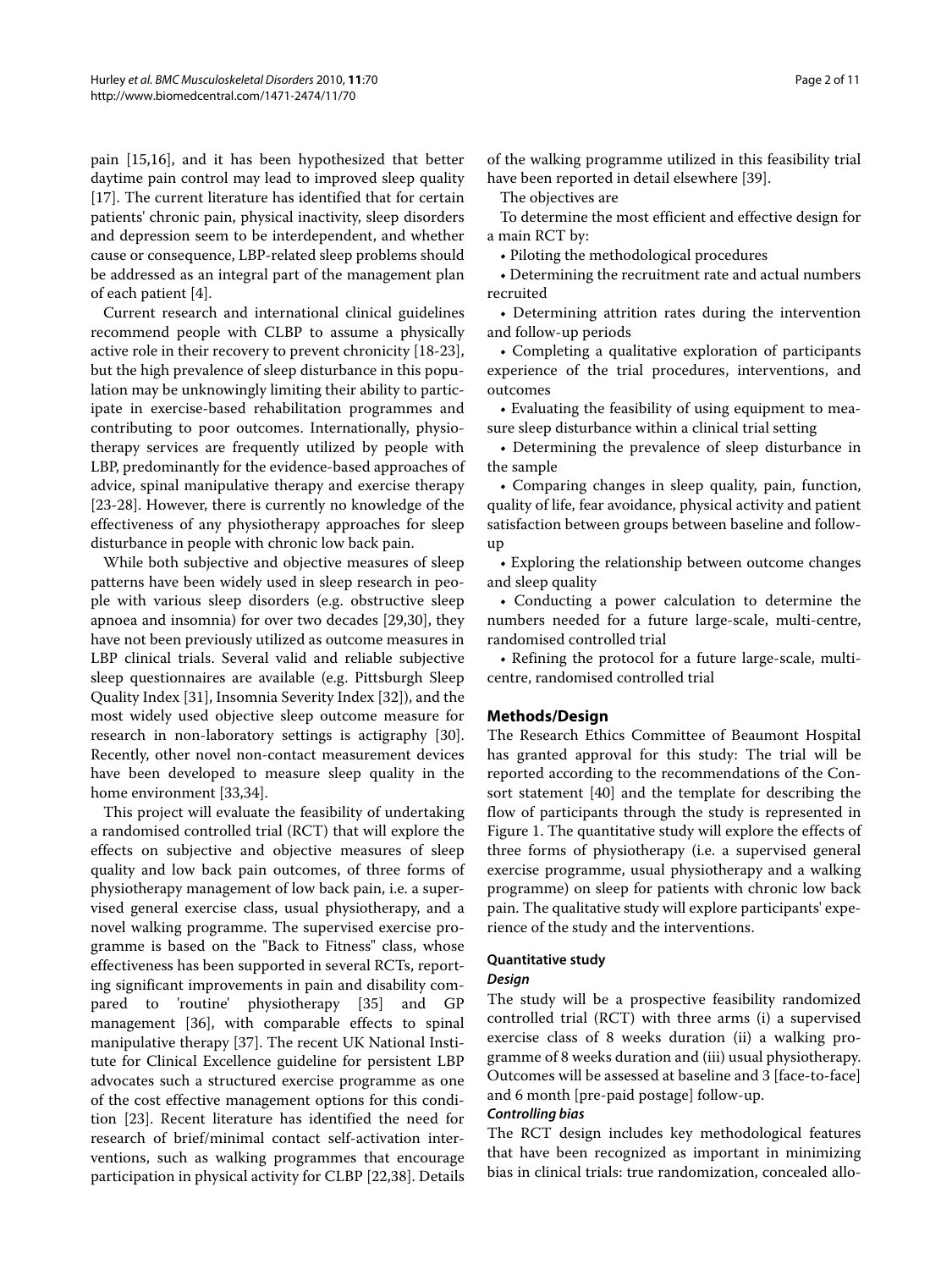<span id="page-2-0"></span>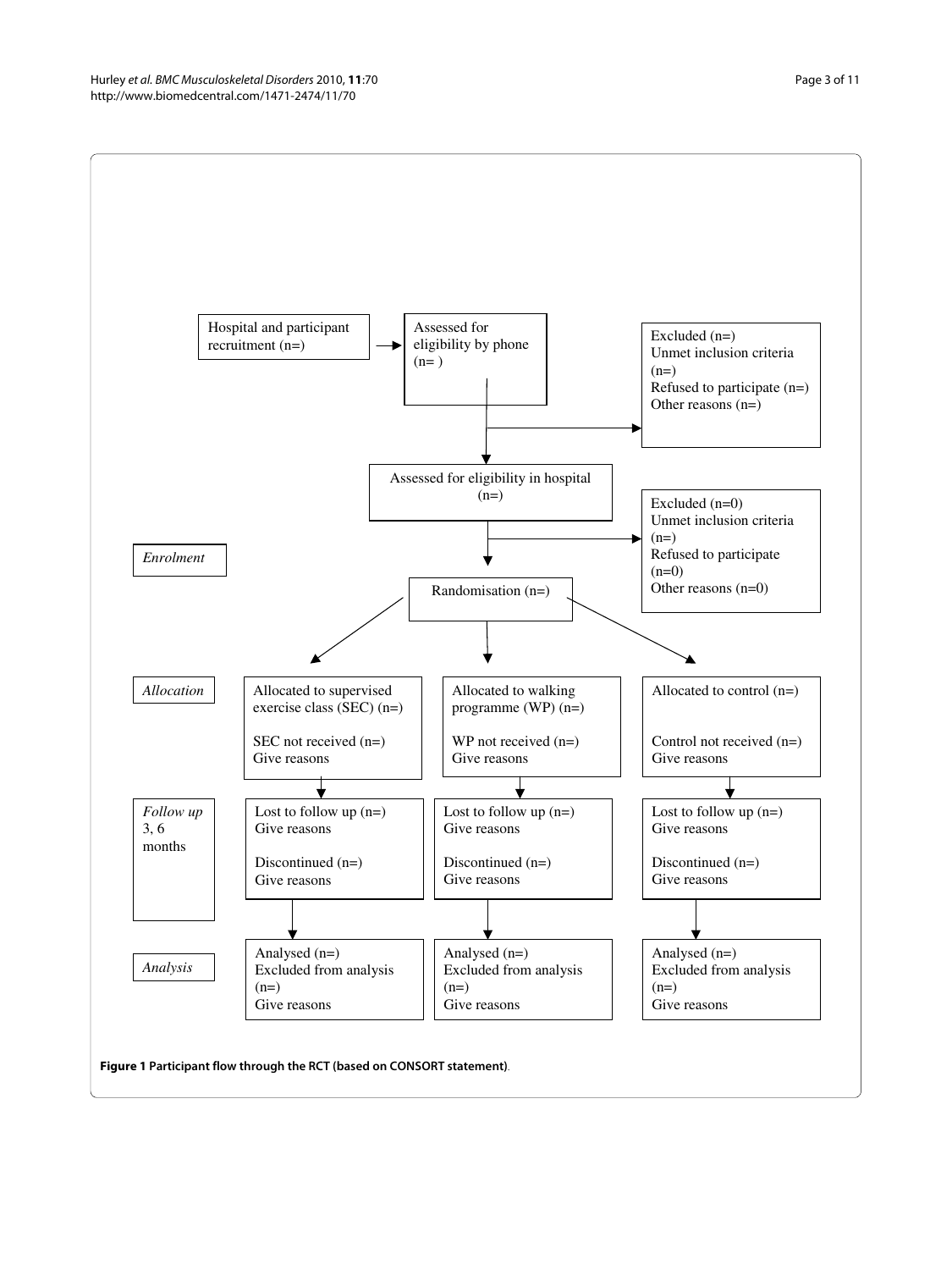cation, specification of eligibility criteria, and intentionto-treat analysis [\[41](#page-9-13)].

#### **Setting**

A sample of patients will be recruited in Beaumont Hospital physiotherapy department that provides physiotherapy treatment for people with CLBP in the Northside of Dublin City.

#### **Protocol protection**

The following mechanisms will be used to ensure the trial protocol is applied consistently: protocol manuals will be developed and all involved researchers and clinicians will be trained to ensure that participant screening, assessment, random allocation and treatment procedures are conducted according to the protocol; a random sample of 10% of treatment records in each group will be audited by a researcher not involved in the day to day running of the trial to check that treatment is administered as per the protocol; if any notable anomalies are found all treatment records will be checked. The treatment record forms will be completed by clinicians on every patient recruited to the study.

#### **Study population and recruitment Clinics and clinicians**

In preparation for the ethical approval and funding applications for the trial a meeting was held with the relevant physiotherapy department manager to outline the project and distribute the outline protocol. Information meetings were held with the manager and treating physiotherapists to discuss the study background, aims and methodologies and to address their queries. Reception staff were briefed on the study recruitment process, and patient appointment systems, paperwork and filing arrangements for the trial were explored.

Prior to commencement of the trial, all participating physiotherapists involved in the active interventions (i.e. supervised exercise class, walking programme) will attend training days in the School of Public Health, Physiotherapy and Population Science, University College Dublin to be delivered by various members of the research team. The main focus of the training days will be to ensure that the interventions are standardized and a cognitive behavioural therapy (CBT) approach will be emphasized. In advance of the training days, a detailed trial manual will be distributed to the therapists and their role in the study will be highlighted.

#### **Patients**

All eligible participants with chronic or recurrent LBP referred to the Beaumont Hospital physiotherapy department by general practitioners or hospital consultants will be invited to participate in the study by the Trial Co-ordinator in order of referral until the target sample  $(n = 60)$ is achieved (Table 1). They will receive the initial contact by letter containing the patient information leaflet outlin-

#### **Table 1: Eligibility Criteria**

| <b>Inclusion criteria</b>                                                                                                                                                         | <b>Exclusion criteria</b>                                                                                                                                 |
|-----------------------------------------------------------------------------------------------------------------------------------------------------------------------------------|-----------------------------------------------------------------------------------------------------------------------------------------------------------|
| Patients with chronic $(\geq 3)$<br>months) or recurrent ( $\geq$ 3<br>episodes in previous 12<br>months) LBP of mechanical<br>origin with/without radiation<br>to the lower limb | Clinically diagnosed primary<br>sleep disorder e.g sleep<br>apnoea, primary insomnia                                                                      |
| Males/females between 18-<br>70 years                                                                                                                                             | Currently or having received<br>treatment for CLBP within<br>previous 3 months                                                                            |
| No spinal surgery within the<br>previous 12 months                                                                                                                                | Patients scoring <10<br>indicating minimum<br>disability on the Oswestry<br>Disability Index                                                              |
| Patients scoring $\geq 10$<br>indicating moderate<br>disability on the Oswestry<br>Disability Index (ODI).                                                                        | Red flags indicating serious<br>spinal pathology, e.g. cancer,<br>cauda equina lesion                                                                     |
| Patients deemed suitable by<br>their GP/hospital consultant<br>to carry out an exercise<br>programme                                                                              | Radicular pain indicative of<br>nerve root compression                                                                                                    |
| Patients willing to attend for<br>an 8-week treatment<br>programme of exercise<br>classes                                                                                         | Patients diagnosed with<br>severe spinal stenosis,<br>spondylolisthesis,<br>fibromyalgia                                                                  |
| Fluency in English (verbal<br>and written)                                                                                                                                        | History of systemic/<br>inflammatory disease, e.g.<br>rheumatoid arthritis                                                                                |
| Access to a telephone (for<br>follow-up support)                                                                                                                                  | Patients with any<br>confounding conditions such<br>as a neurological disorder or<br>currently receiving treatment<br>for cancer                          |
|                                                                                                                                                                                   | Patients with acute (<6<br>weeks) or subacute LBP (6-12<br>weeks), provided that they<br>have experienced <3 LBP<br>episodes during previous 12<br>months |
|                                                                                                                                                                                   | Unstable angina/<br>uncontrolled cardiac<br>dysrhythmias/severe aortic<br>stenosis/acute systemic<br>infection accompanied by<br>fever                    |
|                                                                                                                                                                                   | Medico-legal issues                                                                                                                                       |
|                                                                                                                                                                                   | Pregnancy                                                                                                                                                 |

ing the trial procedures and an invitation to attend for baseline assessment. Suitable, interested participants, once screened by telephone, will attend the physiotherapy department, where detailed verbal explanations of the study protocol will be provided and, written informed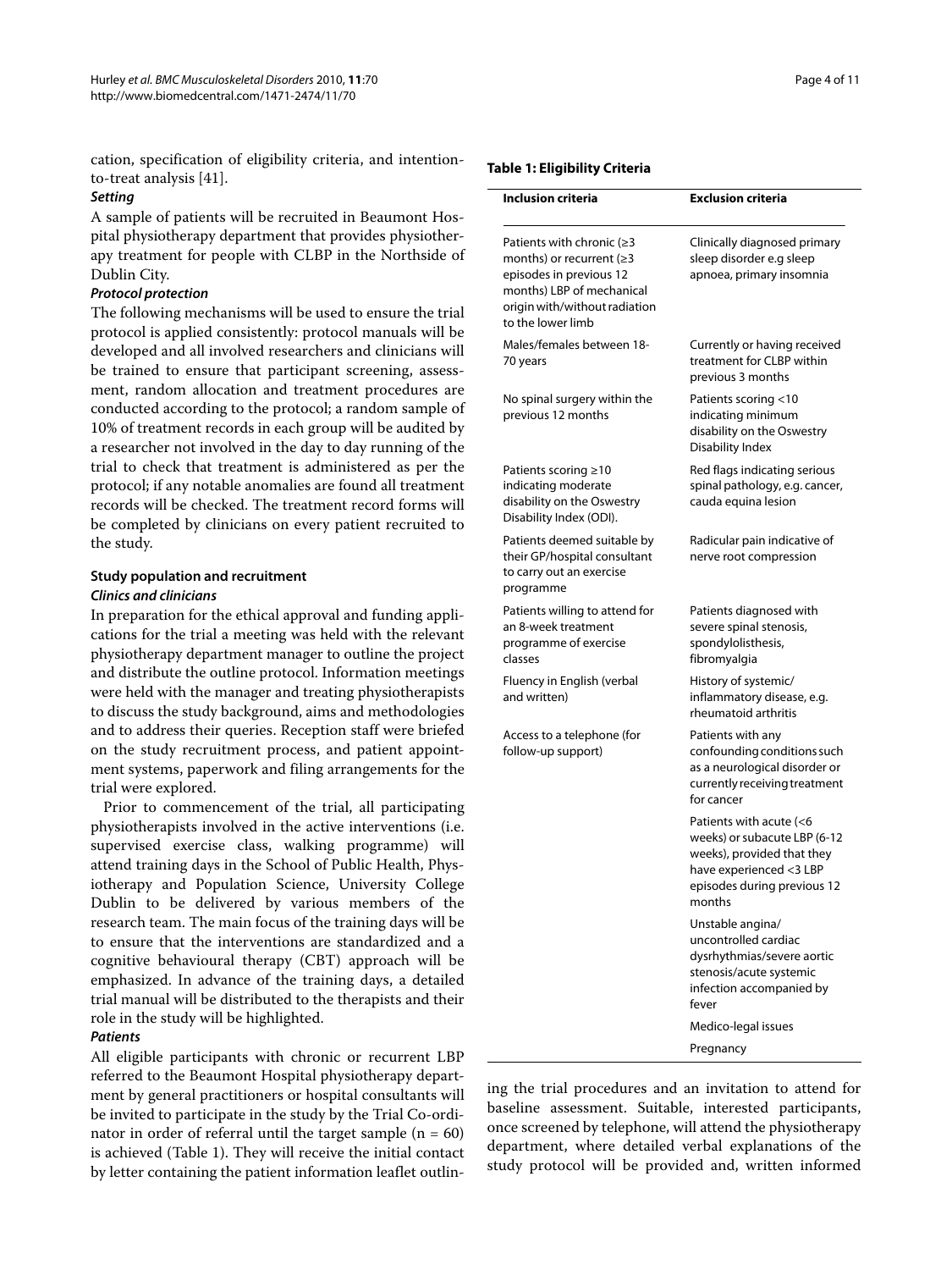consent will be sought by the Trial Co-ordinator. The Trial Co-ordinator will record the number of participants who were invited and declined, those considered ineligible and the reasons.

# **Eligibility assessment**

# **Clinicians**

Chartered Physiotherapists who are eligible for membership of the Irish Society of Chartered Physiotherapists and are employed in Beaumont Hospital are eligible to participate.

# **Patients**

At the baseline interview the Trial Co-ordinator will use a screening checklist to verify eligibility (Table 1). Written signed consent will be obtained on all participants. The Physical Activity Readiness Questionnaire (PAR-Q)[[42](#page-9-14)] will be completed to determine whether medical clearance is necessary before trial participation.

# **Randomisation**

Consenting participants will be randomly allocated in accordance with recognised procedures, by a computergenerated random allocation sequence that will be prepared centrally by the trial statistician (LD). This sequence will be used to randomly allocate each consenting, numbered participant to one of three study groups using sealed opaque envelopes: supervised exercise class, walking programme or usual physiotherapy. Prior to randomisation each participant's group allocation preference will be sought and recorded by the Trial Co-ordinator in order to investigate whether treatment preference has any influence on outcomes.

Following the baseline assessment an appointment for the relevant intervention will be made by the Trial Coordinator. Each participant will receive a copy of 'The Back Book'[[43\]](#page-9-15) and be advised to read it before the first physiotherapy appointment.

# **Blinding**

As this is a feasibility study blinding of the outcome assessor will not be possible but for a future main trial the outcome assessor and trial statistician would be blinded to group allocation until completion of data analysis. The Trial Co-ordinator will administer all outcome measures for face to face and postal follow-up. Due to the nature of the interventions under investigation it will not be possible to blind patients or clinicians to their group allocation in this feasibility study or a future main trial.

# **Sample Size**

No power-based sample size calculation has been carried out as this study aims to establish the feasibility of conducting a future multi-centre main trial of the same interventions. Recruitment will be on a consecutive basis, and will enable the researchers to estimate expected recruit-

ment rates for the main RCT. Based on feasibility, the researchers aim to recruit 60 participants over a 6 month period at a rate of 10 per month. Based on the results of previous trials investigating physiotherapy for LBP [\[44](#page-9-16)], a 30% drop-out rate is anticipated between the beginning of treatment and the follow-up, so it is anticipated that n = 42 participants will complete the trial.

# **Outcome measures**

A combination of recommended self-report valid and reliable outcome questionnaires [[45\]](#page-9-17) that measure sleep quality, functional disability, pain, quality of life, physical activity, psychosocial and work loss variables, as well as objective measures of sleep quality will be completed at baseline, 3 month (face to face) and 6 month (postal) follow-up. An evaluation questionnaire regarding the utility of the objective sleep measures will be completed at baseline and the satisfaction questionnaire will only be completed at the 3 month follow-up point.

# **Baseline Assessment**

At baseline, sociodemographic data (i.e. age, gender, education level, social status, occupation and work status, past medical history, LBP history), and any previous treatment for LBP will be recorded, while blood pressure, body mass index (BMI, kg/m2), and cardiorespiratory fitness using the shuttle walk test [\[46](#page-9-18)], will be measured by the Trial Co-ordinator. In addition, participants will be questioned about sleep specific factors which have been reported in the literature to influence sleep quality i.e. sleeping place (e.g. bed, chair), environmental noise (e.g. trains, airport, motorway), mattress firmness and bedtime, bed sharing, smoking, alcohol or caffeine consumption, painkillers/sleeping tablet use [\[8](#page-8-5)[,47](#page-9-19)-[53\]](#page-9-20). Each participant will also be asked to indicate their view on the primary reason for their sleep disturbance.

*Sleep quality* will be measured using three validated self-report measures (the Pittsburgh Sleep Quality Index [[31\]](#page-9-3) the Insomnia Severity Index [\[32](#page-9-4)] and the Pittsburgh Sleep Diary [\[54\]](#page-9-21) and a validated objective measure, the Actiwatch [[30\]](#page-9-2).

# **Pittsburgh Sleep Quality Index (PSQI)**

This is a widely used retrospective questionnaire which assesses sleep quality and disturbance over the last month [[31,](#page-9-3)[55](#page-9-22)[-57](#page-9-23)]. Nineteen individual items generate seven "component scores" (e.g. participantive sleep quality, sleep latency, sleep duration, sleep efficiency, sleep disorders, use of hypnotics, and poor daytime functioning). Summation of these scores ('0' no difficulty-'3' severe difficulty) yields a global score (range 0-21) that indicates a participants' participantive sleep quality (score of >5 points indicative of sleep disturbance). The PSQI has a sensitivity of 89.6-98.7% and a specificity of 84.4-86.5% for identifying cases with a sleep disorder, when the cut-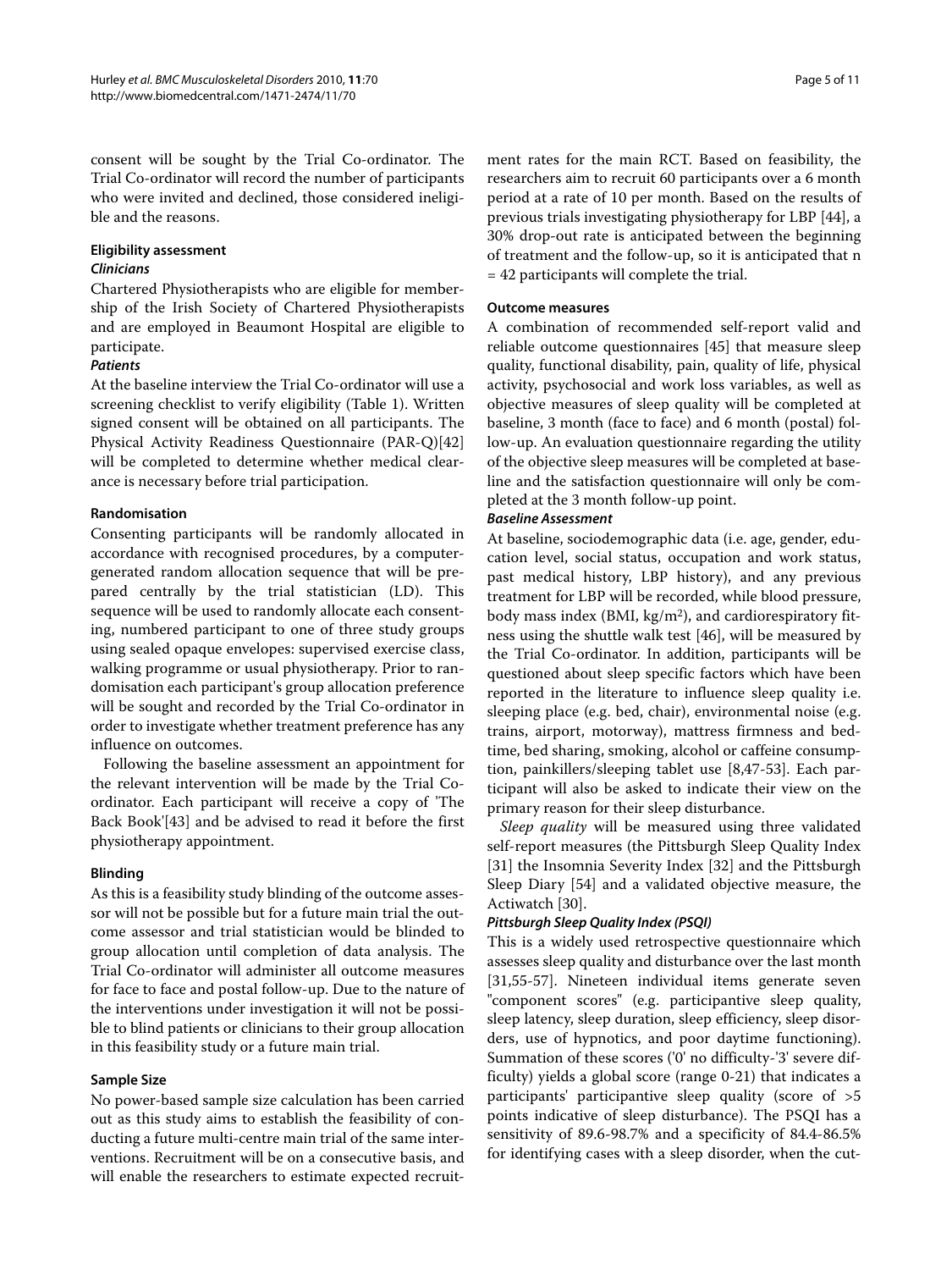off score of >5 points is used. The PSQI will be the main outcome measure of sleep disturbance.

#### **Insomnia Severity Index (ISI)**

This questionnaire has been designed with reference to the Diagnostic and Statistical Manual for Mental Disorders (DSM-IV) criteria for insomnia and is a reliable and valid measure containing seven items to quantify perceived insomnia severity (initial, middle, terminal), dissatisfaction with current sleep pattern, interference with daily functioning, noticeability of sleep impairment attributable to the sleep problem, and degree of distress or concern raised by the sleep problem [[32,](#page-9-4)[58\]](#page-9-24). The statements are scored on 4-point Likert-scales ('0' not at all - '4' extremely) generating a total score (range 0-28), indicating clinical insomnia severity (0-7 points no clinically significant insomnia; 8-14 points subthreshold insomnia; 15-21 points clinical insomnia (moderate); 22-28 points clinical insomnia (severe)).

#### **Pittsburgh Sleep Diary (PSD)**

This is a widely used instrument with eight components, five of which are completed at bedtime and relate to the events of the day preceding the sleep (e.g. alcohol, caffeine, medication consumption, exercise, 'lights out'), and three which are completed on wakening that relate to the sleep period just completed (final wakening time, number of awakenings, sleep quality) [[54\]](#page-9-21). Participants will be instructed to report every item every day for 7-nights at baseline (starting on day of recruitment) and at 3 and 6 month follow-up.

#### **Actiwatch (Model AW4, CamNTech, Cambridge, UK)**

This is a small wrist-mounted device  $(37 \times 29 \times 10 \text{ mm})$ ; 16 grams), worn on the non-dominant wrist, which detects and logs movement intensity and duration by means of a small piezo-electric accelerometer. Using sleep analysis software it is capable of evaluating sleepwake patterns and common sleep quality variables: i.e. sleep onset latency, sleep efficiency and sleep fragmentation. It has been extensively validated against polysomnography, the 'gold standard' for sleep studies in healthy participants [\[59](#page-9-25)-[62\]](#page-9-26) and those with sleep disorders [\[63-](#page-9-27) [65](#page-9-28)]. The Actiwatches will be set to average activity count data during recording at 10-sec epochs. Each participant will be requested to wear the Actiwatch on two separate occasions each lasting 7 nights as recommended by the American Academy of Sleep Medicine [[66\]](#page-9-29) at (i) baseline (starting the first night of recruitment), and (ii) 3 month follow-up either all day or from at least 30 min before they go to bed until at least 30 min after they wake up. After each 7-night period of sleep recording, participants will return the device to Beaumont Hospital in person or by courier, where data will be downloaded for analysis using the USB Actiwatch-reader and the Actiwatch Sleep v7.27 analysis software (CamNTech, Cambridge, UK). Before analysis, actigraphic data will be automatically

converted to 30-sec epochs by the software and all sleep episodes will be visually inspected (scale: 1000) to screen for malfunctioning of the devices and non-wear time.

## **Oswestry Disability Questionnaire**

This is a valid and reliable measure of functional disability due to low back pain [[67\]](#page-9-30). It consists of ten items, which measures participants levels of functioning/disability in various activities of daily living. Each item contains six statements (0-5 points), of which one has to be chosen. The total score is converted into a percentage score (Oswestry Disability Index, ODI) [\[68](#page-9-31)] with 0-20% indicating minimal disability, 21-40% moderate disability, 41- 60% severe disability, 61-80% crippled and 81-100% total incapacitation.

The ODI will be the main outcome measure of LBPrelated disability.

#### **Numerical Pain Rating Scale**

This is a widely used valid and reliable measure of pain, whereby participants will be requested to choose a number from 0 (no pain) to 10 (worst possible pain) that best describes each of the following symptoms: current and average pain for both back and leg pain [\[69](#page-9-32)].

#### **Short-Form 36 Version 2 questionnaire (SF-36v2)**

The SF-36v2 (SF-36 Medical Outcomes Trust, Waltham, MA, USA) [\[70](#page-9-33)], is a 36 item valid and reliable measure of health-related quality of life. It yields an eight scale profile of functional health and well-being score of which two standardised summary scores (i.e. Physical Component Score [PCS] and Mental Component Score [MCS] are calculated.

#### **Fear-Avoidance Beliefs Questionnaire (FABQ)**

This is a 16 item (0-6 scale per item) self-report questionnaire that focuses on participants beliefs about how physical activity (5 items; 0-30) and work (11 items; 0-66) affect their low back pain [[71\]](#page-9-34).

#### **Hospital Anxiety and Depression Scale (HAD)**

This is a widely used self-report questionnaire for detecting overall states of anxiety and depression in non-psychiatric medical contexts [\[72\]](#page-10-0). It consists of 14 items which are statements to be scored on 4-point Likertscales (0-3), generating 'Anxiety' or 'Depression' scores ranging from 0 to 21 (total score =  $0-42$ ); which are categorised as a "non-case" (0-7 points), a "borderline case"  $(8-10 \text{ points})$  or a "case" (≥11 points).

#### **International Physical Activity Questionnaire (IPAQ)**

This is a self or telephone-administered physical activity recall questionnaire, which will ask participants about the time they spent being physically active in the previous seven days. It has been found to be a valid method for monitoring population levels of physical activity globally for populations of 18-69 years of age [\[73](#page-10-1)].

#### **Exercise Self Efficacy Questionnaire**

Participants will be requested to rate their confidence in exercising under five different situations (i.e. when tired,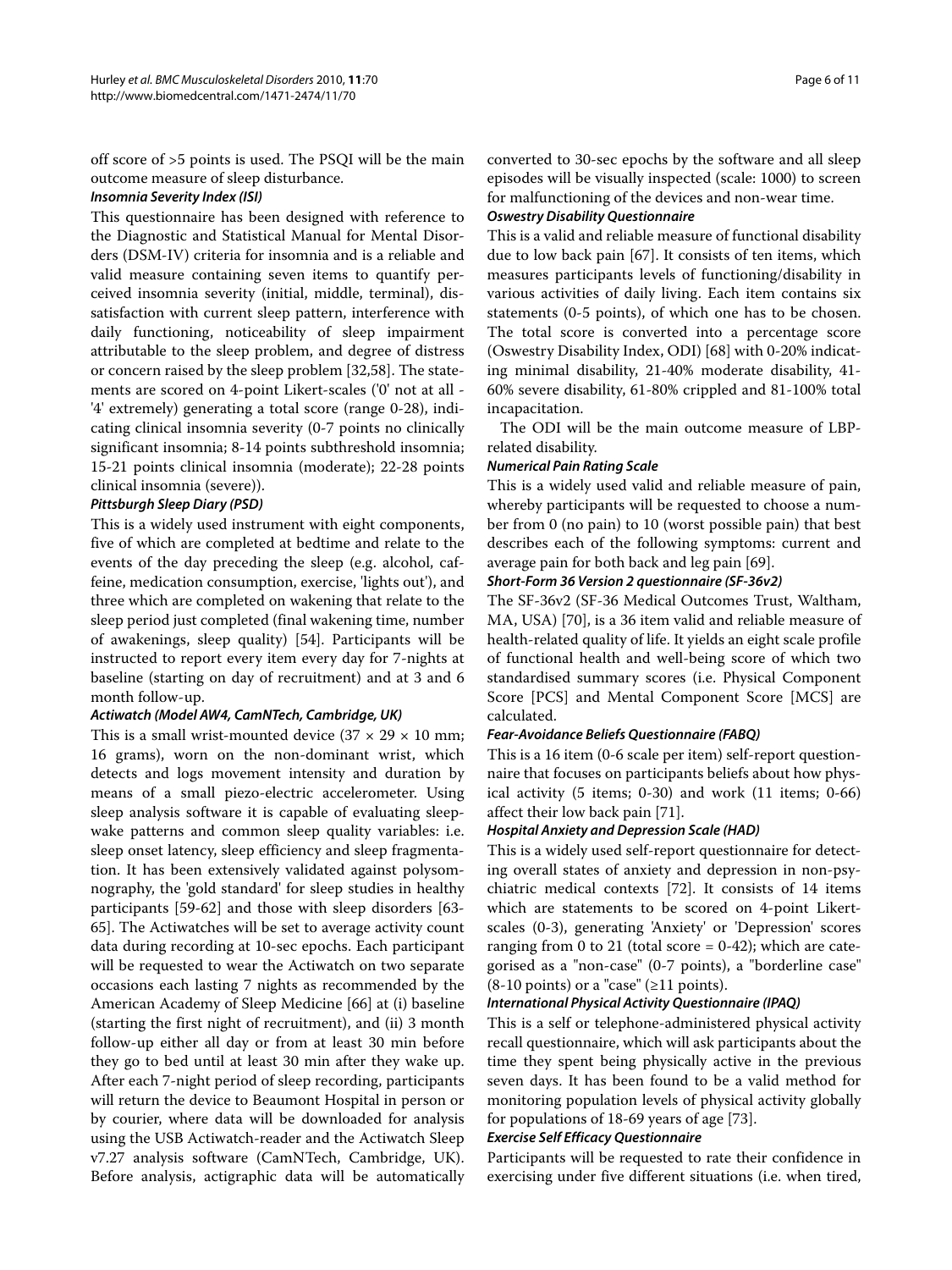in a bad mood, limited time, on holiday, bad weather) on five point Likert scales ranging from 'not at all confident' to 'extremely confident' [\[74](#page-10-2)].

#### **Readiness to Change Questionnaire**

Participants will be requested to state their current level of physical activity participation from one of five possible responses ranging from 'I currently do not exercise and I do not intend to start exercising in the next 6 months' to 'I currently exercise regularly and have done so for longer than 6 months' [[75\]](#page-10-3).

## **Employment status**

The employment status of all participants (employed, homemaker, carer, unemployed, student, retired, disability) and current work status (working, sick leave) of those in paid employment only will be recorded at each followup point.

#### **Patient Satisfaction Questionnaire**

This questionnaire utilises Likert scales to assess participant satisfaction with outcome and satisfaction with physiotherapy care during the trial and will be administered at the 3 month follow-up point only [\[76](#page-10-4)]

#### **Devices Utility Questionnaire**

This is 7-item questionnaire designed to establish the utility (user-friendliness and its difficulties) of the objective sleep measures, adapted from a previously developed questionnaire [[77\]](#page-10-5). Acceptability as a sleep measure, interference with sleep, wearing comfort, and awareness of wearing the device will be scored on 11-point numerical rating scales from 0 (not acceptable) to 10 (very acceptable). Participants will be requested to provide any free text comments on the use of the objective measures.

Participants will be phoned to request attendance at a face to face follow-up in the physiotherapy department at 3 months, and pre-paid postage envelopes will be sent at 6 months. Follow-up reminders will be given by phone and letter. Non-responders to the 3 month face to face follow-up will be requested to return completed questionnaires by pre-paid post or by telephone. A courier will be available to return the sleep monitoring devices unreturned by patients during the trial.

#### **Interventions**

## **(i) Supervised exercise class (SEC)**

Within one week of randomisation, participants will commence the SEC. This class will follow a group-based format based on the 'Back to Fitness' programme used in the UK BEAM trial [\[37\]](#page-9-9) which is underpinned by cognitive behavioural therapy principles designed to change participants behaviour by modifying their attitude to their LBP, i.e. 'hurt' does not mean harm [\[78](#page-10-6),[79](#page-10-7)]. First, each participant will attend the physiotherapy department for an initial individual assessment with the Chartered Physiotherapist delivering the class, where there will be discussion and agreement between the therapist

and the patient on short and long-term goals; recording of the patient's exercise capabilities and perceived barriers to recovery and the individual's treatment expectations. Second, participants will attend the physiotherapy department of the relevant participating hospital once a week for 8 weeks for a one-hour supervised group exercise class led by a Chartered Physiotherapist. The physiotherapist will advise patients according to their individual goals and exercise capabilities, and help identify which exercise(s) they could continue independently of the treatment sessions, i.e. foster the development of selfmanagement strategies. Participants will also be required to rate their perceived exertion during the class on the Borg scale - a linear scale measuring level of breathlessness from  $0 =$  'not breathless at all' to  $10 =$  'maximal' [[80,](#page-10-8)[81\]](#page-10-9). Patients will be encouraged to accept responsibility for determining and carrying out their weekly programme of activity. Adherence with the supervised exercise programme will be recorded as the number of sessions attended. The number of sessions defined as adherence will be decided on completion of the trial.

## **(ii) Walking programme (WP)**

Within one week of randomisation, participants will commence the WP, the focus being to increase physical activity through a graded walking programme. The WP is based on previous effective programmes in healthy sedentary adults [\[82](#page-10-10)-[85](#page-10-11)] and its clinical and cost effectiveness is currently being evaluated in a multi-centre randomized controlled trial involving people with chronic LBP [[39\]](#page-9-11).

As with the SEC, each participant will attend the physiotherapy department for an initial individual assessment, where there will be discussion and agreement between the therapist and the patient on short and long-term goals; recording of the patient's exercise capabilities and perceived barriers to recovery and the individual's treatment expectations. Participants allocated to the WP will be given an educational walking manual and requested to record habitual daily activity levels (frequency of walks, walk duration) an exercise diary prior to the start of the intervention. Participants will be given an educational walking manual, and a Yamax Digiwalker Pedometer Model SW-200 and following instruction in its use requested to record the number of steps in an exercise diary. The starting point for the eight week progressive WP will be a minimum of a 10 minute walk (approx 1200 steps) on at least four days per week to be decided with, where possible, one day's rest between walks, on the basis of each participant's normal physical activity levels during the first week of recording.

The aim of the programme is to progress to the American College of Sports Medicine guidelines of 30 minutes moderate intensity walking on five days per week by week five [[86](#page-10-12)], and then to maintain this level for the remainder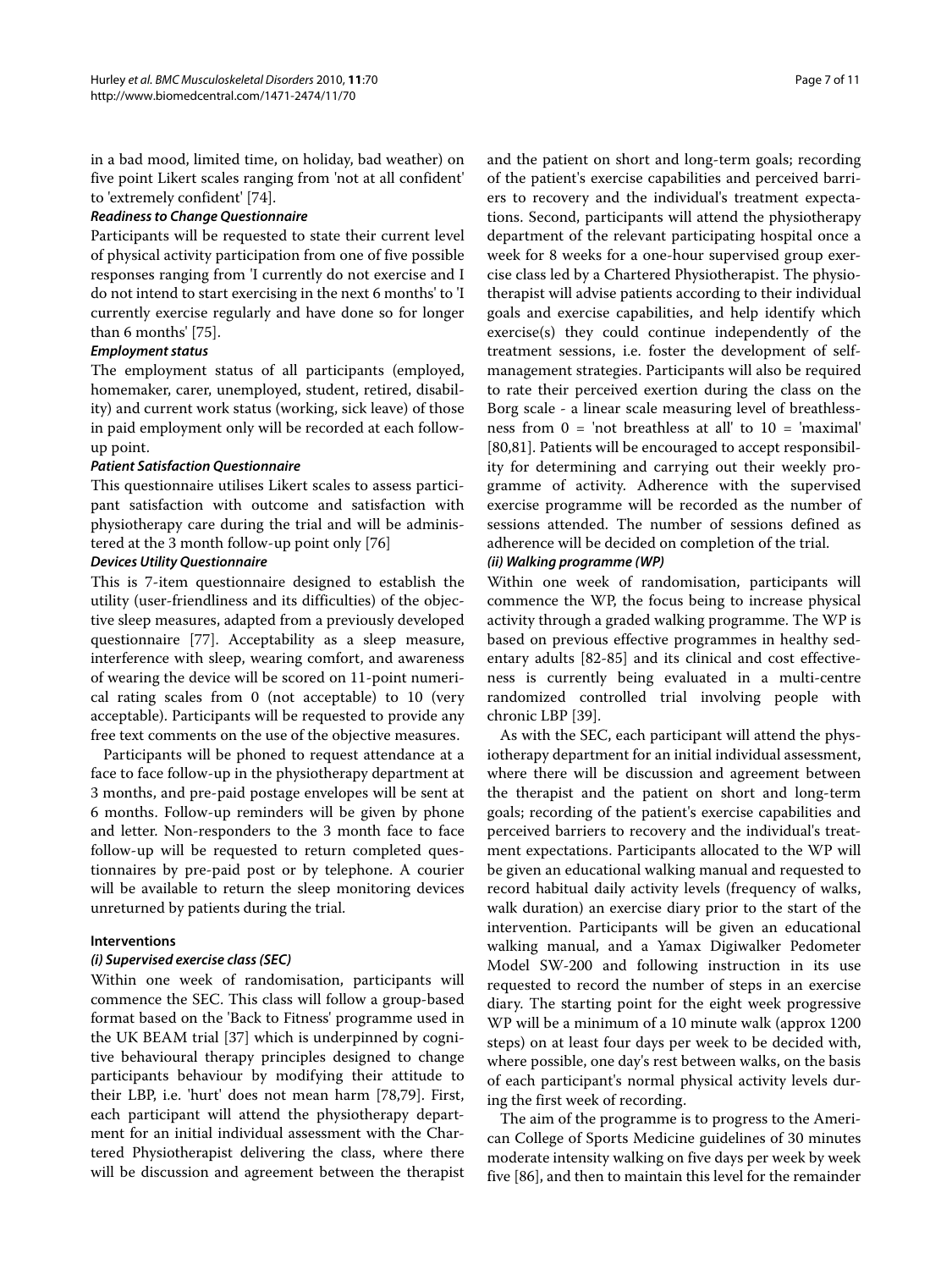of the programme. The 30 minutes brisk walking may be accumulated in two or three shorter bouts if this is more attainable e.g. three 10 minute walks [\[83](#page-10-13)[,85](#page-10-11)]. A recent review found no difference in the positive effects on cardiovascular fitness of empirical studies of accumulated or continuous physical activity in sedentary adults and highlighted the need for research to evaluate if accumulated exercise may increase compliance in previously sedentary adults [\[87\]](#page-10-14). All participants will be encouraged to use the Borg Breathlessness scale to establish their walking speed: targeting level three (moderate breathlessness) to four (somewhat severe), the minimum level required to achieve the benefits related to exercise [[80,](#page-10-8)[81\]](#page-10-9).

Participants will then be contacted once per week by telephone by the Chartered Physiotherapist who performed the initial assessment to progress their walking frequency and duration based on their exercise diary record of the previous week's walking, and to provide encouragement. These telephone calls will be based around a telephone script based upon CBT principles, adapted from a previously developed telephone script for another LBP clinical trial [[88](#page-10-15)]. Participants will be advised that just like athletes, any unaccustomed exercise is likely to produce some muscle soreness [\[79\]](#page-10-7). Participants will be advised to use their pedometer [\[89](#page-10-16)] as a motivational feedback tool, providing immediate information on activity levels [\[90\]](#page-10-17).

Adherence with the walking programme will be assessed by the frequency, distance, number of steps taken and duration of walks recorded in the exercise diary. Specific adherence levels will be established once the trial is complete. At the end of the intervention participants will re-attend the physiotherapy department for a review appointment with a view to discharge from physiotherapy.

## **(iii) Usual Physiotherapy (UP) -Control Group**

Within one week of randomization, participants will commence individual usual physiotherapy at the discretion of the treating physiotherapist. All physiotherapy treatments and the number of visits will be recorded for the study period in previously designed treatment record forms. On the basis of a previous RCT by the Principal Investigator in the Republic of Ireland public physiotherapy health service the anticipated mean (SD) number of treatments is 5.8 over a mean (SD) of 7.7 weeks (5.8) weeks [[91](#page-10-18)]. A multimodal approach of education/advice, manipulative therapy and exercise therapy will be permitted on the basis of the results of previous surveys of physiotherapy practice in the UK and Ireland [[25](#page-9-35)[-28](#page-9-0)]. As part of this it is expected that participants will be provided with an individualized exercise programme at the discretion of the treating therapist but will not be permitted to attend group exercise classes or undertake a walking programme during the trial. Adherence will be assessed by

the number of visits prior to discharge from physiotherapy.

#### **Adverse effects or events**

No adverse events, apart from minor musculoskeletal complaints in the WP group, are anticipated but will be documented by type, length of time, and frequency should they occur [\[92](#page-10-19)].

# **Data Analysis**

All data will be coded and entered into the Statistical Package for the Social Sciences database for analysis following data cleaning and checking for errors. Since this is a feasibility study extensive exploratory analysis of the data will be undertaken. Treatment effects will be represented by point estimates and confidence intervals of all outcome variables at all follow-up points. Means and standard deviations will be used to calculate effect sizes for the main outcome variables (i.e. PSQI, ODI), and to undertake a power calculation for the main trial. Monthly recruitment rates and ratio of number screened: number enrolled will be tabulated. This information will be used to help select the recruitment period and number of centres for the main study. The assessment of patient satisfaction will be tabulated, as will adherence levels, any recorded difficulties experienced with the protocol, including the use of the sleep monitoring equipment or adverse events experienced by the patients or therapists. The following criteria would suggest that a main trial is not feasible: no apparent change in the outcomes with confidence intervals that include large negative values, feedback from participants that they were unable/unwilling to complete the outcome measures or adhere to the intervention, high level of adverse events.

#### **Qualitative study**

All participants will receive an invitation letter to participate in a semistructured telephone interview at the end of the 6 month follow-up. The telephone interviews will be conducted by an experienced interviewer with a predetermined set of questions. A "clue and process" format using a checklist of topics, will be used to ensure that the same basic areas are covered but allowing any issues of importance to the participants to emerge. The sessions will be audiotaped, minuted and transcribed verbatim for independent analysis of emergent themes. The main areas to be explored will be the effect of back pain on participant's sleep, reasons for participation in the trial, their interpretation of study information and documentation, their views on the methods of sleep monitoring used in the trial, their experiences, expectations and satisfaction with the programme of care including barriers/motivators to participation in the relevant programme and the impact of the intervention on sleep.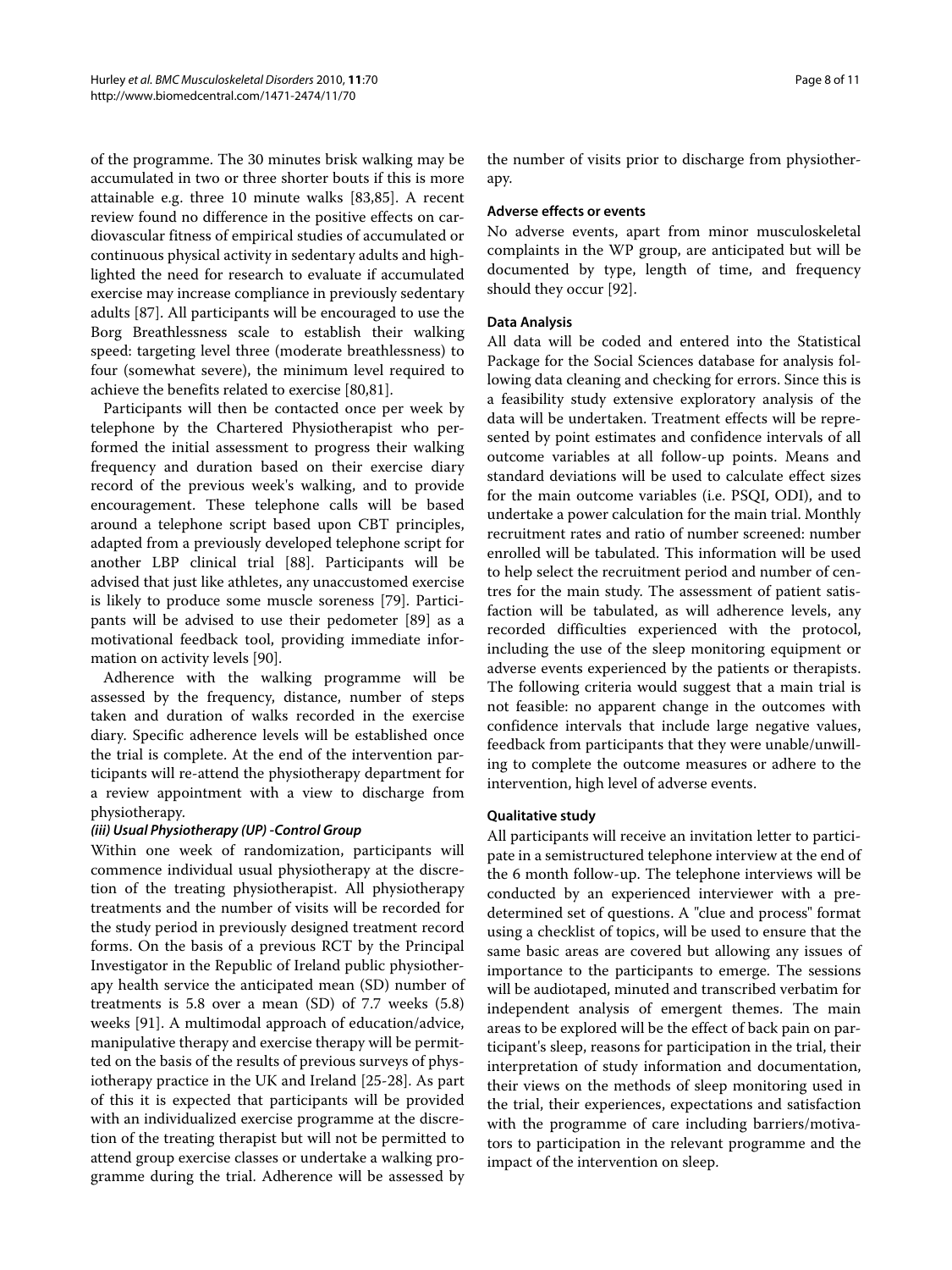#### **Data Analysis**

Qualitiative data from the telephone interviews will be analysed using Burnard's thematic analysis [[93\]](#page-10-20). This process aims to produce a systematic and detailed recording of the themes addressed in the interviews and to link the themes and interviews together under a reasonably exhaustive category system. Emerging themes will be identified and comparisons explored between participants' experience of trial participation including monitoring of their sleep, their perception of treatment effectiveness and response to each intervention, its impact, motivators and barriers to adherence, as well as their expectations and treatment preferences. A random sample of transcripts from each group will be selected and reviewed by an independent researcher not otherwise involved in the study for inter-rater and intra-rater reliability of identified themes (trustworthiness, internal validity).

#### **Discussion**

We have presented the rationale and design of a feasibility randomised controlled trial to evaluate the effectiveness of three forms of physiotherapy (a supervised general exercise programme, a walking programme, and usual physiotherapy) for sleep disturbance in participants with chronic low back pain. The results of this study will be presented as soon as they are available.

#### **Abbreviations**

The following abbreviations have been used in the manuscript: LBP: low back pain; CLBP: chronic low back pain; RCT: randomized controlled trial; CBT: cognitive behavioural therapy; ODI: Oswestry Disability Index; PSQI: Pittsburgh Sleep Quality Index; UK: United Kingdom; SEC: supervised exercise class; WP: walking programme.

#### **Competing interests**

The authors declare that they have no competing interests.

#### **Authors' contributions**

DAH conceived the study. All authors were involved in aspects of the design of the study. DAH will act as Principal Investigator and was responsible for drafting the paper, and all authors commented on the draft. All authors have read and approved the final manuscript.

#### **Acknowledgements**

The Health Research Board Partnership Award 2007/16 funded this research. The authors wish to thank Beaumont Hospital, its physiotherapy manager, outpatient physiotherapy staff and patients for their participation in this project and Mr Rónán Doherty for assistance with preparation of the manuscript.

#### **Author Details**

1UCD School of Public Health, Physiotherapy & Population Science, University College Dublin, Dublin 4, Ireland, 2UCD Institute for Sport and Health, University College Dublin, Dublin 4, Ireland, 3Physiotherapy Department, Beaumont Hospital, Beaumont Road, Dublin 9, Ireland, 4UCD School of Psychology, University College Dublin, Dublin 4, Ireland, 5UKCRC Centre of Excellence for Public Health (Northern Ireland), Queens University Belfast, Mulhouse, Royal Victoria Hospital, Grosvenor Road, Belfast BT12 6BJ, Northern Ireland, 6EMGO+ Institute for Health and Care Research, Department of Public Health and Occupational Health, VU University Medical Center, Amsterdam, The Netherlands, 7Health and Rehabilitation Sciences Research Institute, University of Ulster, Jordanstown Campus, Antrim, BT37 0QB, Northern Ireland and 8UCD School of Electrical, Electronic and Mechanical Engineering, University College Dublin, Dublin 4, Ireland

#### **References**

- <span id="page-8-0"></span>1. Hagen EM, Svensen E, Eriksen HR, Ihlebaek CM, Ursin H: Comorbid participative health complaints in low back pain. Spine 2006, 31:1491-1495.
- <span id="page-8-2"></span>2. O'Donoghue G, Fox N, Heneghan C, Hurley DA: Objective and subjective assessment of sleep in chronic low back pain patients compared with age and gender matched controls**.** BMC Musculoskel Disord 2009, 10:122.
- 3. Tang NKY, Wright KJ, Salkovskis PM: Prevalence and correlates of clinical insomnia co-occurring with chronic back pain**.** J Sleep Res 2007, 16:85-95.
- <span id="page-8-12"></span>4. Marty M, Rozenberg S, Duplan B, Thomas P, Duquesnoy B, Allaert F: Quality of sleep in patients with chronic low back pain: a case-control study**.** Eur Spine J 2008, 17:839-844.
- <span id="page-8-1"></span>5. Purushothaman B, Lingutla K, Singh A, Bhatia C, Pollock R, Krishna M: Do patients with chronic back pain sleep well? Spine 2008, 5(Suppl 1):1-191.
- <span id="page-8-3"></span>6. Moldofsky H: Sleep and pain**.** Sleep Med Rev 2001, 5:385-396.
- <span id="page-8-4"></span>7. Smith MT, Haythornthwaite JA: How do sleep disturbance and chronic pain inter-relate? Insights from the longitudinal and cognitivebehavioral clinical trials literature**.** Sleep Med Rev 2004, 8:119-132.
- <span id="page-8-5"></span>8. Morin CM, Gibson D, Wade J: Self-reported sleep and mood disturbance in chronic pain patients**.** Clin J Pain 1998, 14:311-314.
- <span id="page-8-6"></span>9. Menefee LA, Cohen MJ, Anderson WR, Doghramji K, Frank ED, Lee H: Sleep disturbance and nonmalignant chronic pain: a comprehensive review of the literature**[.](http://www.ncbi.nlm.nih.gov/entrez/query.fcgi?cmd=Retrieve&db=PubMed&dopt=Abstract&list_uids=15101904)** Pain Med 2000, 1:156-172.
- <span id="page-8-7"></span>10. Atkinson JH, Ancoli-Israel S, Slater MA, Garfin SR, Gillin JC: Participative sleep disturbance in chronic back pain**.** Clin J Pain 1988, 4:225-232.
- 11. Harman K, Pivik RT, D'Eon JL, Wilson KG, Swenson JR, Matsunaga L: Sleep in depressed and nondepressed participants with chronic low back pain: electroencephalographic and behaviour findings**.** Sleep 2002, 25:775-783.
- 12. Sayar K, Arikan M, Yontem T: Sleep quality in chronic pain patients**[.](http://www.ncbi.nlm.nih.gov/entrez/query.fcgi?cmd=Retrieve&db=PubMed&dopt=Abstract&list_uids=12500754)** Can J Psychiatry 2002, 47:844-848.
- 13. Wilson KG, Watson ST, Currie SR: Daily diary and ambulatory activity monitoring of sleep in patients with insomnia associated with chronic musculoskeletal pain**[.](http://www.ncbi.nlm.nih.gov/entrez/query.fcgi?cmd=Retrieve&db=PubMed&dopt=Abstract&list_uids=9539676)** Pain 1998, 75:75-84.
- <span id="page-8-8"></span>14. Haack M, Mullington JM: Sustained sleep restriction reduces emotional and physical well-being**.** Pain 2005, 119:56-64.
- <span id="page-8-9"></span>15. Kundermann B, Krieg JC, Schreiber W, Lautenbacher S: The effect of sleep deprivation on pain**.** Pain Res Manag 2004, 9:25-32.
- <span id="page-8-10"></span>16. Novak M, Musci I, Shapiro CM, Rethelyi J, Kopp MS: Increased utilization of health services by insomniacs. An epidemiological perspective**.** J Psychosom Res 2004, 56:527-536.
- <span id="page-8-11"></span>17. Liszka-Hackzell JJ, Martin DP: Analysis of nighttime activity and daytime pain in patients with chronic back pain using a self-organizing map neural network**.** Journal Clin Monit Comput 2005, 19:411-414.
- <span id="page-8-13"></span>18. Hayden JA, van Tulder MW, Tomlinson G: Systematic review: strategies to improve outcomes in chronic low back pain**[.](http://www.ncbi.nlm.nih.gov/entrez/query.fcgi?cmd=Retrieve&db=PubMed&dopt=Abstract&list_uids=15867410)** Ann Intern Med 2005, 142(9):776-785.
- 19. van Tulder MW, Hayden JA, van Tulder MW, Malmivaara A, Koes BW: Exercise therapy for treatment of non-specific low back pain**.** Cochrane Database Syst Rev 2005, 20(3):CD000335.
- 20. Liddle SD, Gracey JH, Baxter GD: Advice for the management of low back pain: A systematic review of randomised controlled trials**[.](http://www.ncbi.nlm.nih.gov/entrez/query.fcgi?cmd=Retrieve&db=PubMed&dopt=Abstract&list_uids=17395522)** Man Ther 2007, 12:310-327.
- 21. Chou R, Qaseem A, Snow V, Casey D, Cross JT Jr, Shekelle P, Owens DK: Diagnosis and treatment of low back pain: a joint clinical practice guideline from the American College of Physicians and the American Pain Society**[.](http://www.ncbi.nlm.nih.gov/entrez/query.fcgi?cmd=Retrieve&db=PubMed&dopt=Abstract&list_uids=17909209)** Ann Intern Med 2007, 147(7):478-91.
- <span id="page-8-15"></span>22. Airaksinen O, Brox JI, Cedraschi C, Hildebrandt J, Klaber-Moffett J, Kovacs F, Mannion AF, Reis S, Staal JB, Ursin H, Zanoli G: Chapter 4. European guidelines for the management of chronic nonspecific low back pain**.** Eur Spine J 2006, 15(Suppl 2):192-300.
- <span id="page-8-14"></span>23. Savigny P, Watson P, Underwood M: Low back pain. Early management of persistent non-specific low back pain: summary of NICE guidelines**.** BMJ 2009, 338:1805.
- 24. World Confederation of Physical Therapy (WCPT): Position Statement: Description of Physical Therapy - Where is Physical Therapy Practised**.** Approved at the 16th General Meeting of WCPT 2007.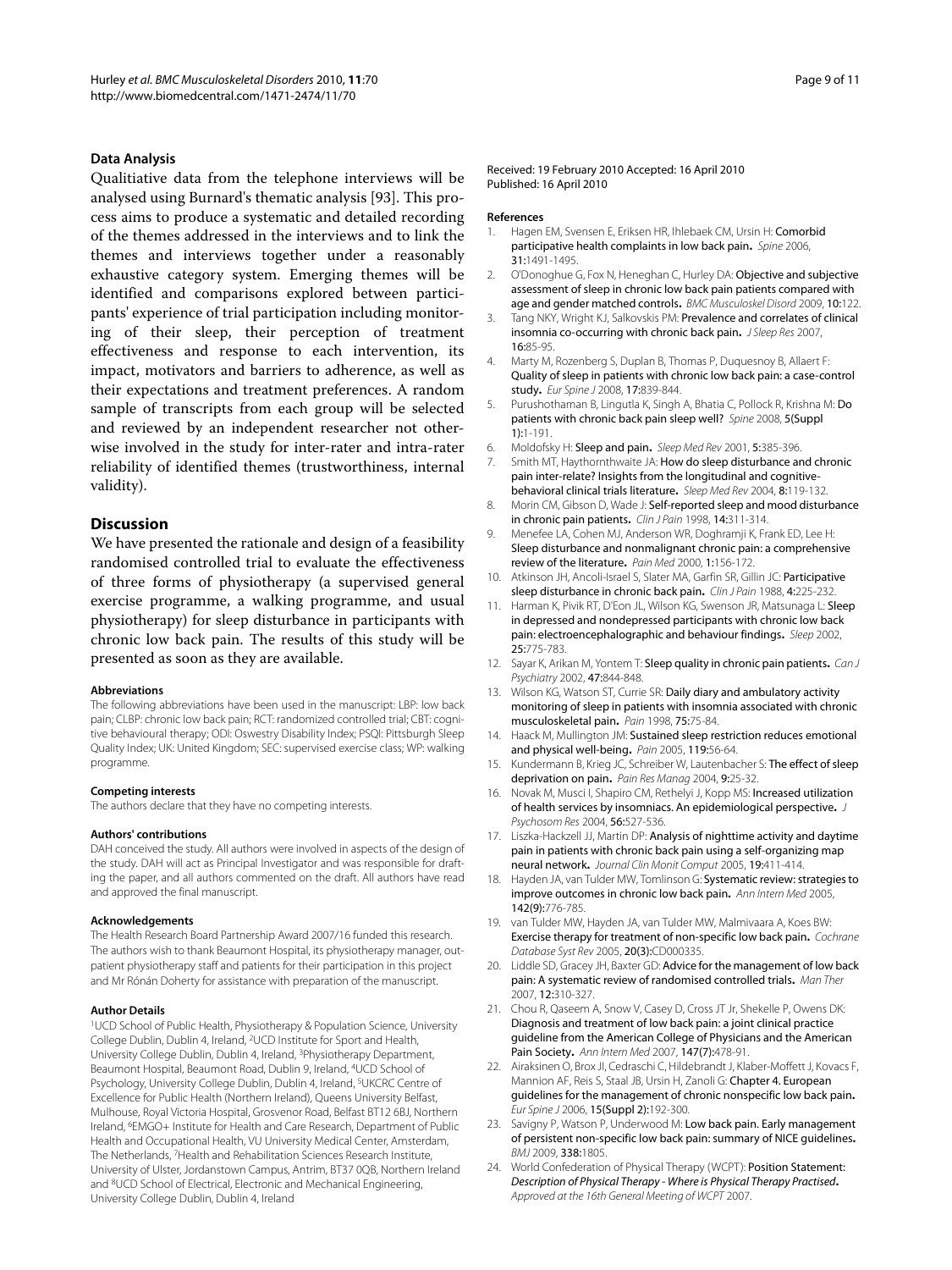- <span id="page-9-35"></span>25. Foster NE, Thompson KA, Baxter GD, Allen JM: Management of nonspecific low back pain by physiotherapists in Britain and Ireland. Spine 1999, 24(13):1332-1342.
- 26. Gracey JH, McDonough SM, Baxter GD: Physiotherapy management of low back pain: A survey of current practice in Northern Ireland. Spine 2002, 27(4):406-411.
- 27. Casserley-Feeney SN, Bury G, Daly L, Hurley DA: Physiotherapy for low back pain: Differences between public and private healthcare sectors in Ireland**.** Man Ther 2008, 13(5):441-9.
- <span id="page-9-0"></span>28. Liddle SD, Baxter GD, Gracey JH: Physiotherapist's use of advice and exercise for the management of chronic low back pain: A national survey**.** Man Ther 2009, 14:189-196.
- <span id="page-9-1"></span>29. Doghramji K: The epidemiology and diagnosis of insomnia**.** Am J Manag Care 2006, 12(Suppl 8):214-220.
- <span id="page-9-2"></span>30. Morgenthaler T, Alessi C, Friedman L, Owens J, Kapur V, Boehlecke B, Brown T, Chesson A Jr, Coleman J, Lee-Chiong T, Pancer J, Swick TJ: Practice parameters for the use of actigraphy in the assessment of sleep and sleep disorders: an update for 2007**[.](http://www.ncbi.nlm.nih.gov/entrez/query.fcgi?cmd=Retrieve&db=PubMed&dopt=Abstract&list_uids=17520797)** Sleep 2007, 30:519-529.
- <span id="page-9-3"></span>31. Buysse DJ, Reynolds CF III, Monk TH, Berman SR, Kupfer DJ: The Pittsburgh Sleep Quality Index: a new instrument for psychiatric practice and research**.** Psychiatry Res 1989, 28:193-213.
- <span id="page-9-4"></span>32. Morin CM: Insomnia: psychological assessment and management New York: Guilford Press; 1993.
- <span id="page-9-5"></span>33. Fox NA, Heneghan C, Gonzalez M, Shouldice RB, de Chazal P: An evaluation of a non-contact biomotion sensor with actimetry**.** Conf Proc IEEE Eng Med Biol Soc 2007, 2007:2664-8.
- <span id="page-9-6"></span>34. de Chazal P, O'Hare E, Fox N, Heneghan C: Assessment of sleep/wake patterns using a non-contact biomotion sensor**.** Conf Proc IEEE Eng Med Biol Soc 2008, 2008:514-7.
- <span id="page-9-7"></span>35. Frost H, Klaber-Moffett JA, Moser JS, Fairbank JCT: Randomised controlled trial for evaluation of fitness programme for patients with chronic low back pain**.** BMJ 1995, 310:151-154.
- <span id="page-9-8"></span>36. Klaber-Moffett J, Torgensen D, Bell-Syer S, Jackson D, Llewlyn-Phillips H, Farrin A, Barber J: Randomised controlled trial of exercise for low back pain: clinical outcomes, costs and preferences**[.](http://www.ncbi.nlm.nih.gov/entrez/query.fcgi?cmd=Retrieve&db=PubMed&dopt=Abstract&list_uids=10426734)** BMJ 1999, 319:279-283.
- <span id="page-9-9"></span>37. UK BEAM Trial Team: United Kingdom back pain exercise and manipulation (UK BEAM) randomised trial: effectiveness of physical treatments for back pain in primary care**.** BMJ 2004, 11;329(7479):1377.
- <span id="page-9-10"></span>38. Mercer C, Jackson A, Hettinga D, Barlos P, Ferguson S, Greenhalgh S, Harding V, Hurley Osing D, Klaber Moffett J, Martin D, May S, Monteath J, Roberts L, Taylor N, Woby S: Clinical guidelines for the physiotherapy management of persistent low back pain, part 1: exercise London: Chartered Society of Physiotherapy; 2006.
- <span id="page-9-11"></span>39. Hurley DA, O'Donoghue G, Tully MA, Klaber Moffett J, van Mechelen W, Daly L, Boreham CA, McDonough SM: A walking programme and a supervised exercise class versus usual physiotherapy for chronic low back pain: a single-blinded randomised controlled trial. (The Supervised Walking In comparison to Fitness Training for Back Pain (SWIFT) Trial)**.** BMC Musculoskelet Disord 2009, 10(1):79.
- <span id="page-9-12"></span>40. Zwarenstein M, Treweek S, Gagnier JJ, Altman DG, Tunis S, Haynes B, Oxman AD, Moher D, CONSORT group, Pragmatic Trials in Healthcare (Practihc) group: Improving the reporting of pragmatic trials: an extension of the CONSORT statement**.** BMJ 2008, 337:a2390.
- <span id="page-9-13"></span>41. Pocock SJ: Clinical Trials: A Practical Approach Chichester, NY: John Wiley; 1983.
- <span id="page-9-14"></span>42. Jamnik VK, Gledhill N, Shephard RJ: Revised clearance for participation in physical activity: greater screening responsibility for qualified university-educated fitness professionals**.** Appl Physiol Nutr Metab 2007, 32(6):1191-7.
- <span id="page-9-15"></span>43. Roland M, Waddell G, Klaber Moffett J, Burton K, Main C: The Back Book 2nd edition. London: The Stationery Office; 2002.
- <span id="page-9-16"></span>44. Hurley DA, McDonough SM, Dempster M, Moore AP, Baxter GD: A randomized clinical trial of manipulative therapy and interferential therapy for acute low back pain**.** Spine 2004, 29(20):2207-16.
- <span id="page-9-17"></span>45. Bombardier C: Outcome assessments in the evaluation of treatment of spinal disorders: summary and general recommendations. Spine 2000, 24(25):3100-3103.
- <span id="page-9-18"></span>46. Taylor S, Frost H, Taylor A, Barker K: Reliability and responsiveness of the shuttle walking test in patients with chronic low back pain**.** Physiother Res Int 2001, 6(3):170-178.
- <span id="page-9-19"></span>47. Dixon JB, Schachter LM, O'Brien PE: Sleep disturbance and obesity: changes following surgically induced weight loss**[.](http://www.ncbi.nlm.nih.gov/entrez/query.fcgi?cmd=Retrieve&db=PubMed&dopt=Abstract&list_uids=11146705)** Arch Intern Med 2001, 161:102-106.
- 48. Kovacs FM, Abraira V, Pena A, Martin-Rodriguez JG, Sanchez-Vera M, Ferrer E, Ruano D, Guillen P, Gestoso M, Muriel A, Zamora J, Gil del Real MT, Mufraggi N: Effect of firmness of mattress on chronic non-specific lowback pain: randomised, double-blind, controlled, multicentre trial**[.](http://www.ncbi.nlm.nih.gov/entrez/query.fcgi?cmd=Retrieve&db=PubMed&dopt=Abstract&list_uids=14630439)** Lancet 2003, 362:1599-1604.
- 49. Vorona RD, Winn MP, Babineau TW, Eng BP, Feldman HR, Ware JC: Overweight and obese patients in a primary care population report less sleep than patients with a normal body mass index**.** Arch Intern Med 2005, 165:25-30.
- BergholdtK, Fabricius RN, Bendix T: Better backs by better beds? Spine 2008, 33:703-708.
- 51. Griefahn B, Brode P, Marks A, Basner M: Autonomic arousals related to traffic noise during sleep**.** Sleep 2008, 31:569-577.
- 52. Jacobson BH, Wallace TJ, Smith DB, Kolb T: Grouped comparisons of sleep quality for new and personal bedding systems**[.](http://www.ncbi.nlm.nih.gov/entrez/query.fcgi?cmd=Retrieve&db=PubMed&dopt=Abstract&list_uids=17597575)** Appl Ergon 2008, 39:247-254.
- <span id="page-9-20"></span>53. Spira AP, Friedman L, Aulakh JS, Lee T, Sheikh JI, Yesavage JA: Subclinical anxiety symptoms, sleep, and daytime dysfunction in older adults with primary insomnia**.** J Geriatr Psychiatry Neurol 2008, 21:149-153.
- <span id="page-9-21"></span>54. Monk TH, Reynolds CF, Kupfer DJ, Buysse DJ, Coble PA, Hayes AJ, MacHen MA, Petrie SR, Ritenour AM: The Pittsburgh Sleep Diary**.** J Sleep Res 1994, 3:111-120.
- <span id="page-9-22"></span>55. Buysse DJ, Hall ML, Strollo PJ, Kamarck TW, Owens J, Lee L, Reis SE, Matthews KA: Relationships between the Pittsburgh Sleep Quality Index (PSQI), Epworth Sleepiness Scale (ESS), and clinical/ polysomnographic measures in a community sample**.** J Clin Sleep Med 2008, 4:563-571.
- 56. Carpenter JS, Andrykowski MA: Psychometric evaluation of the Pittsburgh Sleep Quality Index**[.](http://www.ncbi.nlm.nih.gov/entrez/query.fcgi?cmd=Retrieve&db=PubMed&dopt=Abstract&list_uids=9720850)** J Psychosom Res 1998, 45:5-13.
- <span id="page-9-23"></span>57. Cole JC, Motivala SJ, Buysse DJ, Oxman MN, Levin MJ, Irwin MR: Validation of a 3-factor scoring model for the Pittsburgh sleep quality index in older adults**.** Sleep 2006, 29:112-116.
- <span id="page-9-24"></span>58. Bastien CH, Vallieres A, Morin CM: Validation of the Insomnia Severity Index as an outcome measure for insomnia research**[.](http://www.ncbi.nlm.nih.gov/entrez/query.fcgi?cmd=Retrieve&db=PubMed&dopt=Abstract&list_uids=11438246)** Sleep Med 2001, 2:297-307.
- <span id="page-9-25"></span>59. Jean-Louis G, Kripke DF, Cole RJ, Assmus JD, Langer RD: Sleep detection with an accelerometer actigraph: comparisons with polysomnography**.** Physiol Behav 2001, 72:21-28.
- 60. Jean-Louis G, Kripke DF, Mason WJ, Elliott JA, Youngstedt SD: Sleep estimation from wrist movement quantified by different actigraphic modalities**[.](http://www.ncbi.nlm.nih.gov/entrez/query.fcgi?cmd=Retrieve&db=PubMed&dopt=Abstract&list_uids=11275275)** J Neurosci Methods 2001, 105:185-191.
- 61. Paquet J, Kawinska A, Carrier J: Wake detection capacity of actigraphy during sleep**.** Sleep 2007, 30:1362-69.
- <span id="page-9-26"></span>62. de Souza L, Benedito-Silva AA, Pires ML, Poyares D, Tufik S, Calil HM: Further validation of actigraphy for sleep studies**.** Sleep 2003, 26:81-85.
- <span id="page-9-27"></span>63. Rowe M, McCrae C, Campbell J, Horne C, Tiegs T, Lehman B, Cheng J: Actigraphy in older adults: Comparison of means and variability of three different aggregates of measurement**.** Behav Sleep Med 2008, 6(2):127-145.
- 64. Lichstein KL, Stone KC, Donaldson J, Nau SD, Soeffing JP, Murray D, Lester KW, Aguillard RN: Actigraphy validation with insomnia**.** Sleep 2006, 29:232-239.
- <span id="page-9-28"></span>65. Kushida CA, Chang A, Gadkary C, Guilleminault C, Carrillo O, Dement WC: Comparison of actigraphic, polysomnographic, and participantive assessment of sleep parameters in sleep-disordered patients**.** Sleep Med 2001, 2:389-396.
- <span id="page-9-29"></span>66. American Academy of Sleep Medicine: International classification of sleep disorders: Diganostic and coding manual Westchester, IL, USA; 2005.
- <span id="page-9-30"></span>67. Fairbank JC, Couper J, Davies JB, O'Brien JP: The Oswestry low back pain disability questionnaire**.** Physiotherapy 1980, 66:271-273.
- <span id="page-9-31"></span>68. Fairbank JC, Pynsent PB: The Oswestry Disability Index**.** Spine 2000, 25:2940-2953.
- <span id="page-9-32"></span>69. Childs JD, Piva SR, Fritz JM: Responsiveness of numeric pain rating scale in patients with low back pain**.** Spine 2005, 30:1331-4.
- <span id="page-9-33"></span>70. Ware JE, Snow KK, Kosisnki M, Gandek B: SF-36 Health Survey Manual and Interpretation Guide Boston: The Health Institute; 1993.
- <span id="page-9-34"></span>71. Waddell G, Newton M, Henderson I, Somerville D, Main CJ: A Fear-Avoidance Beliefs Questionnaire (FABQ) and the role of fear-avoidance beliefs in chronic low back pain and disability**[.](http://www.ncbi.nlm.nih.gov/entrez/query.fcgi?cmd=Retrieve&db=PubMed&dopt=Abstract&list_uids=8455963)** Pain 1993, 52:157-168.